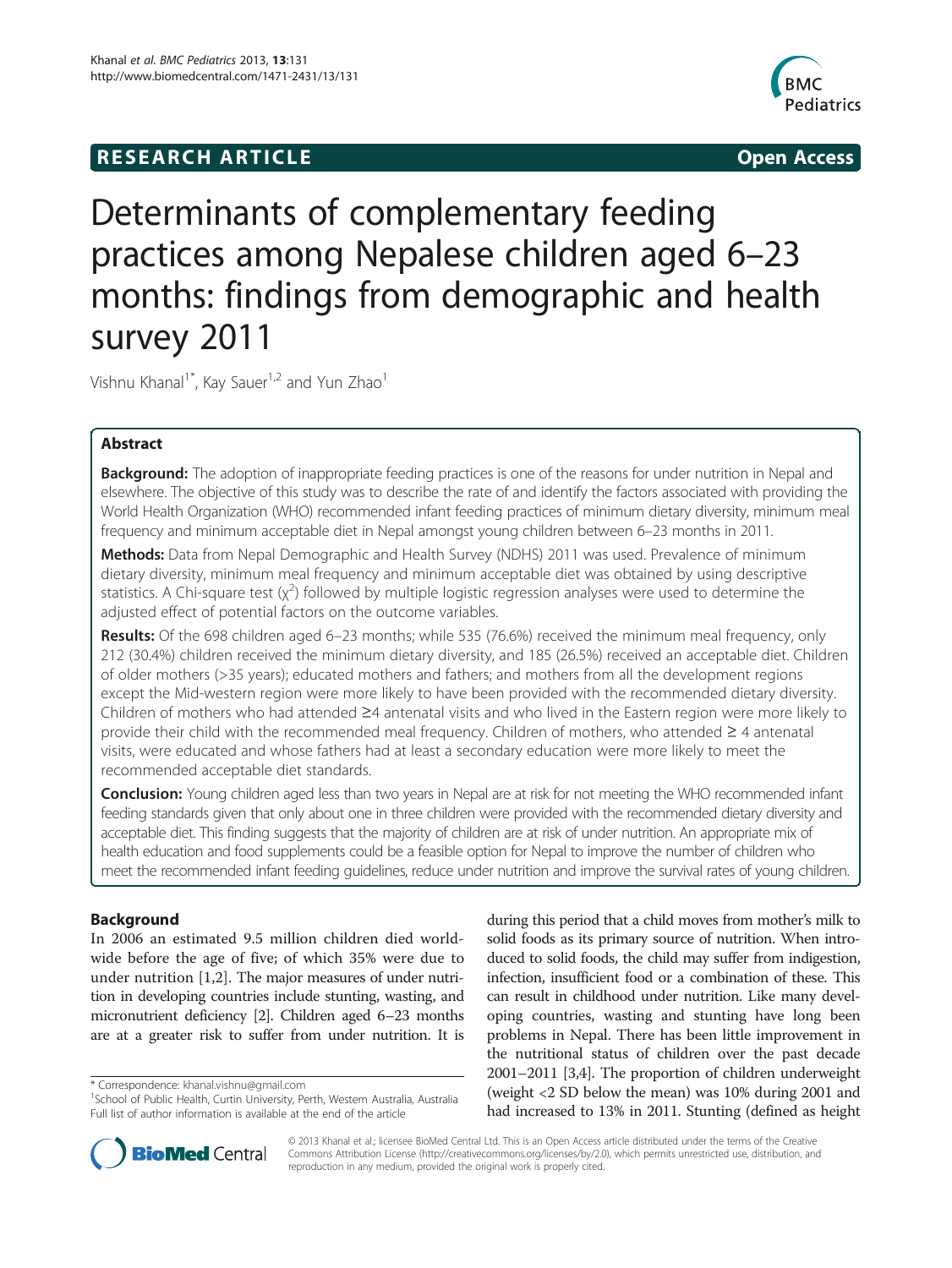for age <2 SD below the mean) was 43% in 2001 and 41% in 2011 [[3,4](#page-11-0)]. Given that under five mortality is 54 per 1000 live births, the existing high proportion of under nutrition makes it complicated to reduce under five mortality rates [[4](#page-11-0)]. Under nutrition in early life has further long-term impacts when the child becomes an adult leading to an intergenerational effect and causing loss of productivity [[5](#page-12-0)]. Providing an age appropriate and adequate diet is a proven measure to reduce under nutrition among children.

Complementary feeding practice is a significant factor that determines the nutritional status of children. Suboptimal infant feeding practices are the major reasons for childhood under nutrition in developing countries including Nepal. The transition period from exclusive breastfeeding to two years is a critical window for optimal growth and development of the child. During this period, appropriate, safe, adequately nourished and frequent feeding is essential. The caregiver should know what, how, and when to give appropriate food. Unknowingly, the food provided to a child might be too high or too low in some nutrients, the diversity of food might be adequate or inadequate, and micronutrient content including iron could be lower than required if they rely on certain food items such as cow's milk and simple porridge [\[6\]](#page-12-0). The World Health Organization (WHO) has developed eight core infant and young child feeding indicators to monitor and to guide the feeding practices of young children [\[7](#page-12-0)]. WHO core indicators include: (1) early initiation of breastfeeding; (2) exclusive breastfeeding under six months; (3) continued breastfeeding for one year; (4) the introduction of solid, semi-solid or soft foods; (5) minimum dietary diversity; (6) minimum meal frequency; (7) minimum acceptable diet; and (8) consumption of iron rich or iron fortified foods.

Infant and young child feeding indicators are relatively new and; little has been explored in Nepal. Only one study has reported these indicators using the 2006 NDHS data [[8](#page-12-0)]. The study reported that 82% of the children aged 6–23 met minimum meal frequency while 34% met diversity and only 32% had had an acceptable diet [\[8\]](#page-12-0). However, the study [[8](#page-12-0)] excluded children who were not breastfed when examining the minimum acceptable diet indicator because not all information was collected in 2006. The 2011 NDHS did include information for non-breastfed children which enable their information to be included in the analysis giving more accurate estimates of feeding practices. Updated knowledge of feeding practices will assist the national nutrition program to better monitor the changes in the feeding practices and design interventions to increase the recommended feeding practices and thereby contribute in reducing under nutrition in Nepal and elsewhere. Utilizing the NDHS 2011 data, this study aimed to (i) describe the rate of providing minimum dietary diversity, minimum meal frequency and minimum acceptable diet amongst young children aged 6–23 months in 2011 and (ii) identify the factors

associated with minimum dietary diversity, minimum meal frequency and minimum acceptable diet amongst young children aged 6–23 months.

## Methods

## Data source

The NDHS 2011 interviewed a total of 12,674 women and 4,121 men [[4](#page-11-0)]. The response rate was 95.3%. Three sets of questionnaire were used to collect different types of information: (1) Household level information; (2) Women's information from women 15–49 years; and (3) Men's information from men 15–49 years [\[4](#page-11-0)]. Information from the child dataset was used in this study. The child dataset contains the information from these three questionnaires relevant to child health.

## Variables

The WHO recommended infant feeding guidelines are used for defining the outcome variables.

Food groups: NDHS collects the information on several food items provided to young children within 24 hours preceding the survey [[4](#page-11-0)]. These food items were re-grouped into seven food groups according to WHO infant feeding guideline [[9\]](#page-12-0): (i) grains, roots and tubers; (ii) legumes and nuts; (iii) dairy products; (iv) flesh foods; (v) eggs; (vi) vitamin A rich fruits and vegetables; and (vii) other fruits and vegetables.

Minimum dietary diversity: the proportion of children who ate at least 4 or more varieties of foods from the seven food groups in a 24 hour time period [[7-9\]](#page-12-0).

Minimum meal frequency: the proportion of children who received complementary foods the minimum recommended number of times in 24-hours. For breastfed children, the frequency should be at least 2 times for 6–8 months, and at least 3 times for 9–23 months of age. For non-breastfed children, it should be at least 4 times in last 24 hours [\[9\]](#page-12-0). Meal frequency for non-breastfed children counts the number of times the children were given milk products (formula milk, milk or yoghurt) as a separate food group. These items are not included in the count for breastfed children.

Minimum acceptable diet: a composite indicator of minimum dietary diversity and minimum meal frequency. When a currently breastfed child meets both the minimum diversity and the minimum meal frequency, the child is considered to have met the WHO recommended minimum acceptable diet. However, this indicator is slightly different for the non-breastfed child. Dietary diversity is calculated by using six food groups (excluding dairy products) at least four times a day and combining milk related products (formula milk, milk or yoghurt) at least two times in the day. When both of these criteria were met and the conditions for minimum meal frequency for non-breastfed children were met, the child was considered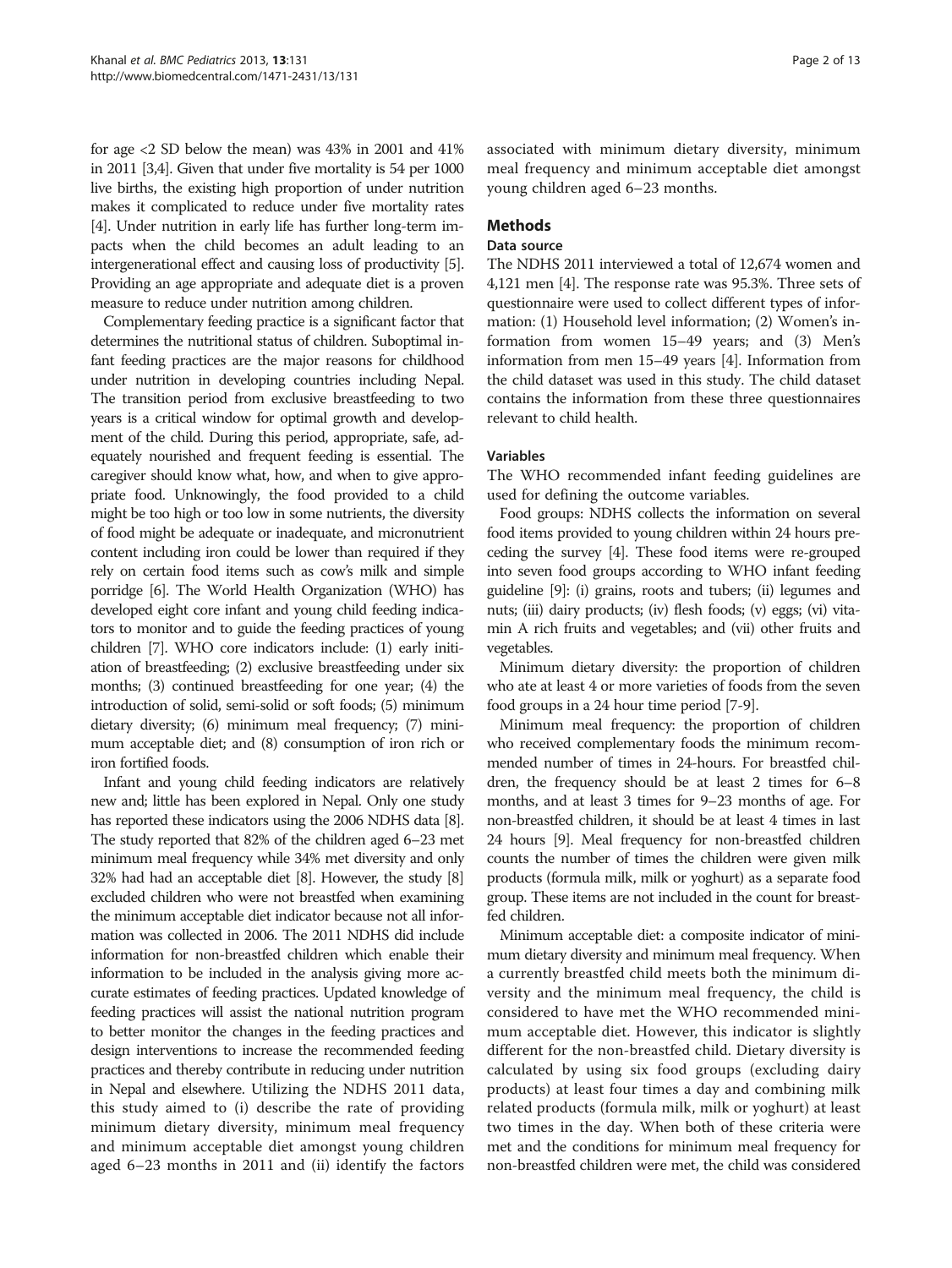to be receiving a minimum acceptable diet [\[9\]](#page-12-0). The independent variables in this study are based on the categories provided in the NDHS [[4](#page-11-0)], NDHS based studies from Nepal [[8,10\]](#page-12-0) and other similar South Asian studies [\[5,11-14\]](#page-12-0).

## Statistical analysis

The three infant feeding indicators (complementary feeding), minimum dietary diversity, minimum meal frequency and minimum acceptable diet were reported in this study. The prevalence of complementary feeding practices (with regards to key practices) was obtained by using descriptive statistics (frequency distribution). Missing values were coded as food not provided. By doing so, the false positive status of prevalence (feeding practice) was minimized. Categorical variables of interest associated with, minimum meal frequency, minimum dietary diversity and minimum acceptable diet were determined by using a Chi-square test  $(\chi^2)$ . The association between the significant factors reported in univariate analysis was further examined by using multiple logistic regression after controlling for potential confounders in the model. The stepwise backward elimination procedure was used in the multiple logistic regression. Crude and adjusted odds ratio (aOR); and their 95% confidence interval (CI) were reported. A p-value < 0.05 was considered statistically significant. The statistical analyses were conducted using Statistical Package for Social Science, Advanced statistics, Release 19.0 (SPSS for windows, SPSS Inc., Chicago, IL, USA).

## Ethics

The NDHS surveys were approved by Nepal Health Research Council, Nepal and ICF Macro Institutional Review Board in Calverton, Maryland, USA. The NDHS obtained written consent from the respondents. Mothers provided consent for her children to provide the information. For this study, Curtin University Human Research Ethics Committee ethics approval [protocol approval –SPH-16-2012] was obtained. Permission from Macro International (research agency) was obtained for the use of data.

## Result

## Characteristics of the sample

Table [1](#page-3-0) presents the characteristics of mother - child pairs. A total of 698 children aged 6–23 months were enrolled in the 2011 survey with the majority of their mothers (68.6%) aged between 20–29 years. A small proportion (11.2%) of mothers was teenagers. Only 20% of mothers were from urban areas and 19.6% were from the mmountainous areas. The proportion of mothers with no formal education was 41.3% in comparison to only 19.3% of fathers with no education. The majority of mothers (59%) were involved in agriculture and only 12.8% in paid work. Most of the fathers (71.5%) were involved in non-agricultural occupations. Half of the respondents belonged to poor families.

The majority (85%) used cooking fuels which were highly polluting in nature (Table [2](#page-5-0)).

The health related characteristics of the mother-child pairs included in the study are shown in Table [2](#page-5-0). More than a third (36.1%) of the mothers was first time mothers. A large proportion of mothers did not read newspapers (71.2%), did not watch television (38.0%), and did not listen to radio (23.4%). Almost one in five (19.2%) mothers perceived that their babies were smaller than average. Four in ten (43.3%) births occurred at health facilities remainder being born in the home.

## Types of food given to child by age

Table [3](#page-6-0) presents the seven food groups recommended by the WHO and recorded in the NDHS 2011 survey. Overall, for children aged 6–23 months, grains and tubers were provided to the greatest number of children (90.7%). Only one in three (30.6%) children were provided with vitamin A rich foods. For most of the food categories, it is apparent that the biggest jump in consumption occurred between the 12-17th months.

## Complementary feeding indicators

Figure [1](#page-7-0) shows the proportion of children by the recommended complementary feeding indicators. Among children aged 6–23 months, only 30.4% of children met the requirements for minimum dietary diversity while, 76.6% met the dietary frequency and 26.5% met the minimum acceptable diet. Table [4](#page-7-0) provides a more detailed account of the complementary feeding practices based on the age and the breastfeeding status of the children using the WHO guideline [[7,15\]](#page-12-0). The proportion of children aged 6– 11 months [17.6%, 95% CI (12.82%, 22.38%)] who received minimum dietary diversity was significantly lower than that of children aged 12–17 months [36.6%, 95% CI (30.48%, 42.72%)] and children aged 18–23 months [38.0%, 95% CI (31.53%, 44.47%)]. This trend is similar for minimum meal frequency and minimum acceptable diet, suggesting younger children (6–11 months) were the most vulnerable for not meeting these recommended infant feeding practices. For breastfed children (N=669), the proportion of children who were provided with minimum acceptable diet was 27.4%.

## Factors associated with providing recommended complementary feeding practices

The factors associated with the minimum meal diversity are shown in Table [5](#page-8-0). The age of the mother during pregnancy, development region, mother's education, and father's education were significantly associated with providing the minimum dietary diversity after controlling for other predictors in the model. It was found that children whose mothers were older, aged 35 or above at pregnancy, were more likely [aOR 2.546; 95% CI (1.042-6.223)] to be fed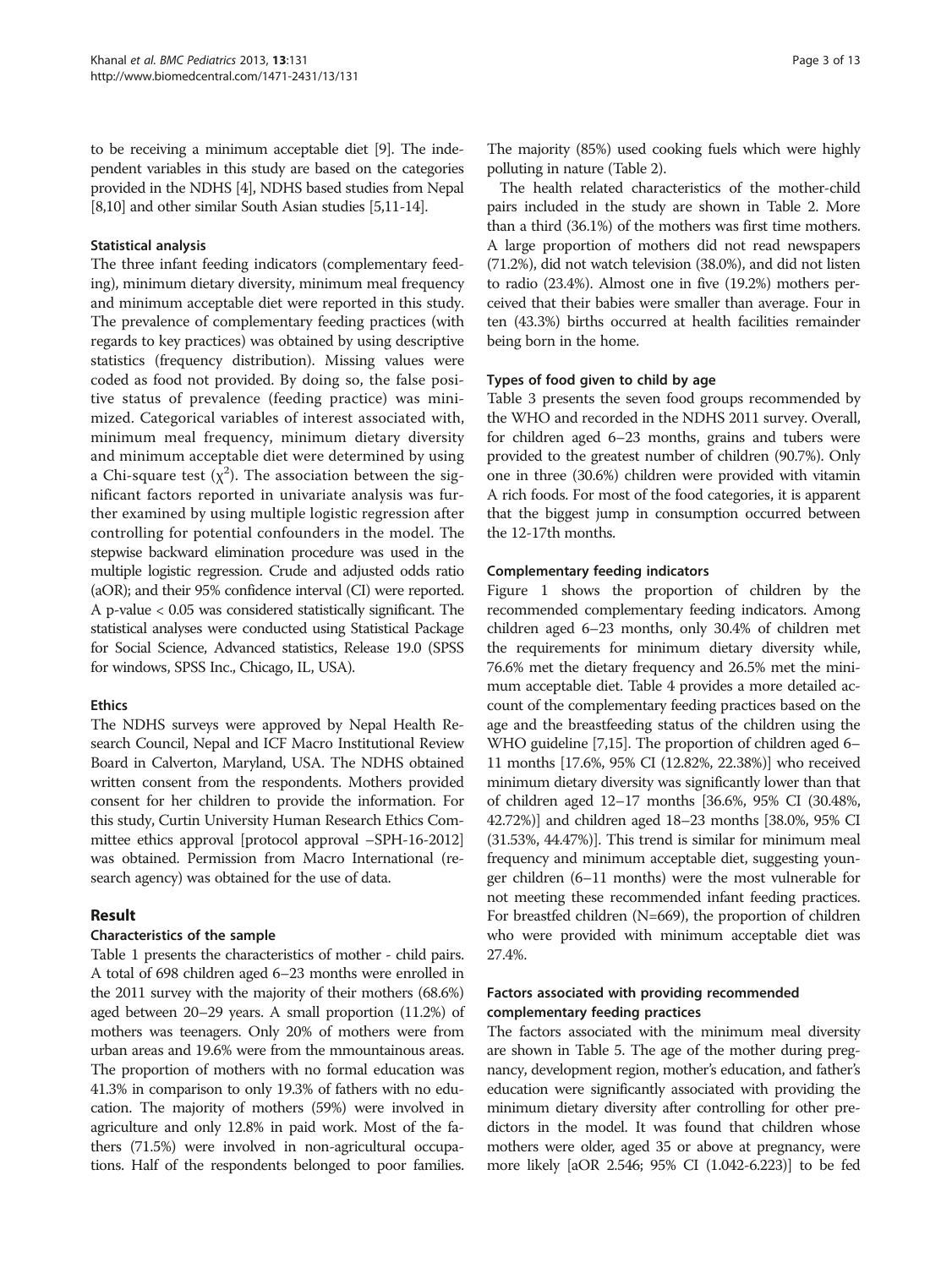## <span id="page-3-0"></span>Table 1 Rate (%) of meeting minimum dietary diversity among children of age 6–23 months by demographic and socioeconomic characteristics, Nepal 2011 (N=698)

| Factor            | Category                           | <b>Total</b>         | <b>MDD</b> | p value | <b>MMF</b> | p value | <b>MAD</b> | p value |
|-------------------|------------------------------------|----------------------|------------|---------|------------|---------|------------|---------|
|                   |                                    | $N$ [%] <sup>#</sup> | n [%]      |         | n [%]      |         | n [%]      |         |
|                   | Mother's age at pregnancy (n= 698) |                      |            | 0.061   |            | 0.525   |            | 0.014   |
| (in years)        |                                    |                      |            |         |            |         |            |         |
|                   | $15 - 19$                          | 78 [11.2]            | 22 [28.2]  |         | 57 [73.1]  |         | 21 [26.9]  |         |
|                   | $20 - 29$                          | 479 [68.6]           | 159 [33.2] |         | 371 [77.5] |         | 141 [29.4] |         |
|                   | $30 - 34$                          | 83 [11.9]            | 16 [19.3]  |         | 60 [72.3]  |         | 11 [13.3]  |         |
|                   | $>=35$                             | 58 [8.3]             | 15 [25.9]  |         | 47 [81.0]  |         | 12 [20.7]  |         |
|                   | Place of residence (n=698)         |                      |            | 0.004   |            | 0.690   |            | 0.025   |
|                   | Urban                              | 138 [19.8]           | 56 [40.6]  |         | 104 [75.4] |         | 47 [34.1]  |         |
|                   | Rural                              | 560 [80.2]           | 156 [27.9] |         | 431 [77.0] |         | 138 [24.6] |         |
|                   | Development region (n=698)         |                      |            | 0.003   |            | 0.009   |            | 0.007   |
|                   | Eastern                            | 165 [23.6]           | 62 [37.6]  |         | 142 [86.1] |         | 55 [33.3]  |         |
|                   | Central                            | 157 [22.5]           | 41 [26.1]  |         | 116 [73.9] |         | 35 [22.3]  |         |
|                   | Western                            | 100 [14.3]           | 36 [36.0]  |         | 79 [79.0]  |         | 30 [30.0]  |         |
|                   | Mid-western                        | 167 [23.9]           | 34 [20.4]  |         | 117 [70.1] |         | 30 [18.0]  |         |
|                   | Far-western                        | 109 [15.6]           | 39 [35.8]  |         | 81 [74.3]  |         | 35 [32.1]  |         |
|                   | Ecological region (n=698)          |                      |            | 0.097   |            | 0.006   |            | 0.030   |
|                   | Mountain                           | 137 [19.6]           | 41 [29.9]  |         | 105 [76.6] |         | 33 [24.1]  |         |
|                   | Hill                               | 283 [40.5]           | 98 [34.6]  |         | 233 [82.3] |         | 90 [31.8]  |         |
|                   | Terai/Plain                        | 278 [39.8]           | 73 [26.3]  |         | 197 [70.9] |         | 62 [22.3]  |         |
|                   | Mother's education (n=698)         |                      |            | < 0.001 |            | 0.005   |            | < 0.001 |
|                   | No education                       | 288 [41.3]           | 46 [16.0]  |         | 203 [70.5] |         | 40 [13.9]  |         |
|                   | Primary                            | 131 [18.8]           | 31 [23.7]  |         | 100 [76.3] |         | 25 [19.1]  |         |
|                   | Secondary                          | 236 [33.8]           | 11 [47.0]  |         | 195 [82.6] |         | 100 [42.4] |         |
|                   | Higher                             | 43 [6.2]             | 24 [55.8]  |         | 37 [86.0]  |         | 20 [46.5]  |         |
|                   | Father's education (n=698)         |                      |            | < 0.001 |            | 0.003   |            | < 0.001 |
|                   | No education                       | 135 [19.3]           | 11 [8.1]   |         | 91 [67.4]  |         | 9[6.7]     |         |
|                   | Primary                            | 155 [22.2]           | 33[21.3]   |         | 112 [72.3] |         | 26 [16.8]  |         |
|                   | Secondary                          | 334 [47.9]           | 13[39.2]   |         | 275 [82.3] |         | 118 [35.3] |         |
|                   | Higher                             | 74 [10.6]            | 37[50.0]   |         | 57 [77.0]  |         | 32 [43.2]  |         |
|                   | Mother's occupation ( $n = 698$ )  |                      |            | < 0.001 |            | 0.592   |            | 0.002   |
|                   | Not working                        | 197 [28.2]           | 56 [28.4]  |         | 146 [74.1] |         | 50 [25.4]  |         |
|                   | Agriculture                        | 412 [59.0]           | 113[27.4]  |         | 319 [77.4] |         | 98 [23.8]  |         |
|                   | Working (paid)                     | 89 [12.8]            | 43 [48.3]  |         | 70 [78.7]  |         | 37 [41.6]  |         |
|                   | Father's occupation (n=698)        |                      |            | 0.132   |            | 0.039   |            | 0.065   |
|                   | Agriculture                        | 186 [26.6]           | 46 [24.7]  |         | 134 [72.0] |         | 38 [20.4]  |         |
|                   | Non agriculture                    | 499 [71.5]           | 161[32.3]  |         | 388 [77.8] |         | 142 [28.5] |         |
|                   | Others                             | 13 [1.9]             | 5 [38.5]   |         | 13 [100]   |         | 5[38.5]    |         |
| Ethnicity (n=698) |                                    |                      |            | 0.002   |            | 0.998   |            | 0.020   |
|                   | Relatively advantaged              | 324 [46.4]           | 120 [37.0] |         | 248 [76.5] |         | 102 [31.5] |         |
|                   | Relatively disadvantaged (Janjati) | 241 [34.5]           | 61 [25.3]  |         | 185 [76.8] |         | 55 [22.8]  |         |
|                   | Relatively disadvantaged (Dalit)   | 133 [19.1]           | 31 [23.3]  |         | 102 [76.7] |         | 28 [21.1]  |         |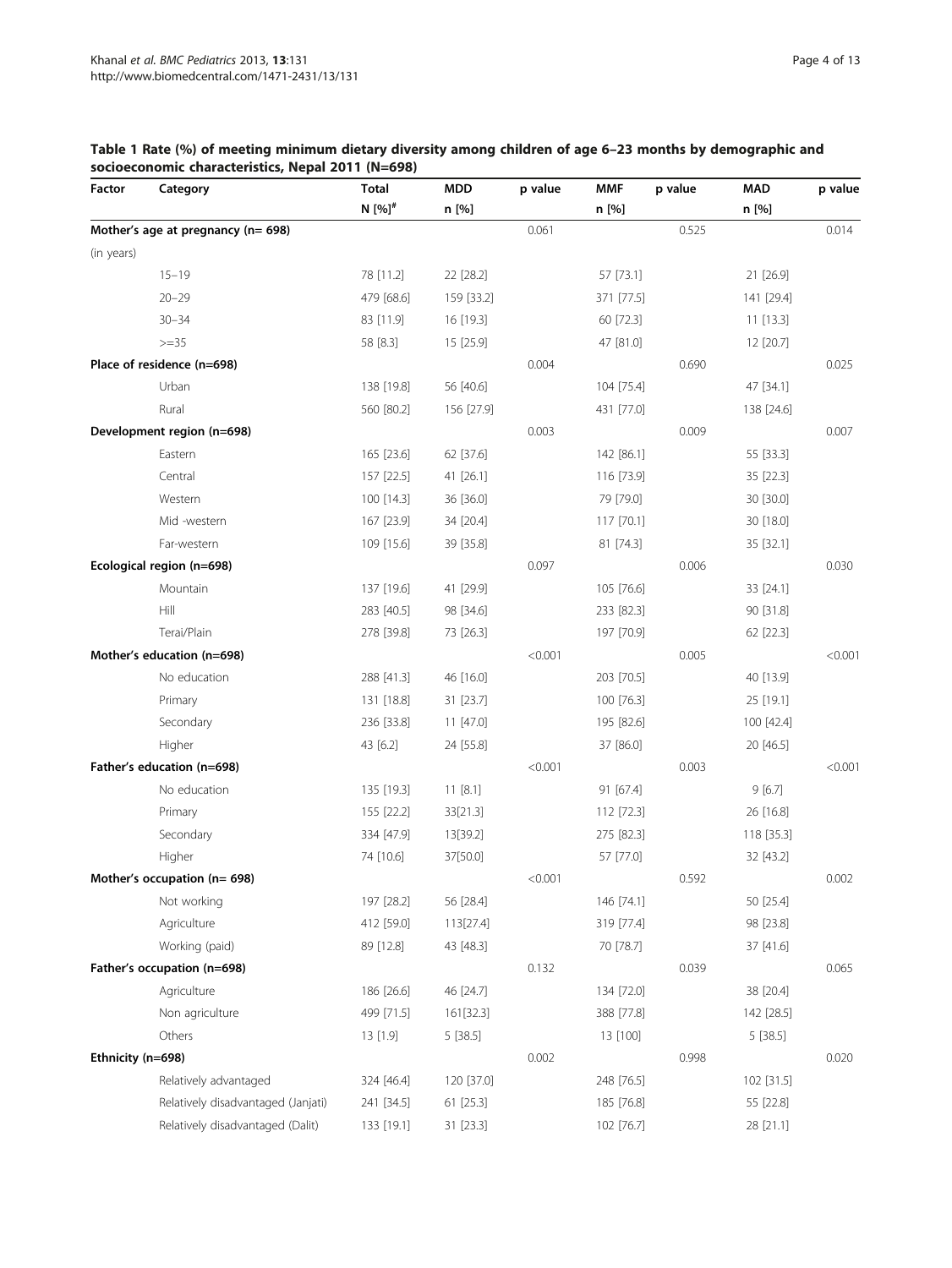| $\overline{\text{SUCUC}}$     |            |            |         |            |       |            |         |  |  |  |
|-------------------------------|------------|------------|---------|------------|-------|------------|---------|--|--|--|
| Religion (n=698)              |            |            | 0.035   |            | 0.575 |            | 0.090   |  |  |  |
| Hindu                         | 592 [84.8] | 189 [31.9] |         | 456 [77.0] |       | 164 [27.7] |         |  |  |  |
| Others                        | 106 [15.2] | 23 [21.7]  |         | 79 [74.5]  |       | 21 [19.8]  |         |  |  |  |
| Sex of child (n=698)          |            |            | 0.163   |            | 0.900 |            | 0.155   |  |  |  |
| Male                          | 331 [47.4] | 109 [32.9] |         | 253 [76.4] |       | 96 [29.0]  |         |  |  |  |
| Female                        | 367 [52.6] | 103 [28.1] |         | 282 [76.8] |       | 89 [24.3]  |         |  |  |  |
| Sex of household head (n=698) |            |            | 0.697   |            | 0.018 |            | 0.972   |  |  |  |
| Male                          | 520 [74.5] | 160 [30.8] |         | 387 [74.4] |       | 138 [26.5] |         |  |  |  |
| Female                        | 178 [25.5] | 52 [29.2]  |         | 148 [83.1] |       | 47 [26.4]  |         |  |  |  |
| Wealth index (n= 698)         |            |            | < 0.001 |            | 0.341 |            | < 0.001 |  |  |  |
| Poorest                       | 205 [29.4] | 37 [18.0]  |         | 156 [76.1] |       | 34 [16.6]  |         |  |  |  |
| Poor                          | 139 [19.9] | 36 [25.9]  |         | 102 [73.4] |       | 29 [20.9]  |         |  |  |  |
| Middle                        | 131 [18.8] | 36 [27.5]  |         | 96 [73.3]  |       | 31 [23.7]  |         |  |  |  |
| Richer                        | 124 [17.8] | 55 [44.4]  |         | 99 [79.8]  |       | 51 [41.1]  |         |  |  |  |
| Richest                       | 99 [14.2]  | 48 [48.5]  |         | 82 [82.8]  |       | 40 [40.4]  |         |  |  |  |
| Type of cooking fuel (n=698)  |            |            | < 0.001 |            | 0.022 |            | < 0.001 |  |  |  |
| Relatively non polluting      | 103 [14.8] | 54 [52.4]  |         | 88 [85.4]  |       | 47 [45.6]  |         |  |  |  |
| Relatively highly polluting   | 595 [85.2] | 158 [26.6] |         | 447 [75.1] |       | 138 [23.2] |         |  |  |  |
|                               |            |            |         |            |       |            |         |  |  |  |

Table 1 Rate (%) of meeting minimum dietary diversity among children of age 6–23 months by demographic and socioeconomic characteristics, Nepal 2011 (N=698) (Continued)

# The number of missing values may vary for each variable. The percentages presented are valid percentages. MDD Minimum dietary diversity, MMF Minimum meal frequency, MAD Minimum acceptable diet.

with diversity foods and hence, meet the minimum dietary diversity than those children whose mothers were 15–19 years at pregnancy. Children whose mothers were well educated and had a secondary level education [aOR 2.634; 95% CI (1.606-4.318)] or higher education [aOR 3.246; 95% CI (1.423-7.403)] were more likely to meet the minimum dietary diversity compared to children whose mothers did not have any formal education, indicating an increase in the odds of providing a diversity of foods with an increase in education level. Similarly, compared to no education, as the education level of the fathers increased, the children were more likely to get the recommended diversity of food primary education [aOR 2.613; 95% CI (1.216-5.616)], secondary [aOR 4.278; 95% CI (2.035-8.992)] or higher [aOR 4.648; 95% CI (1.866-11.578)]. Children from the Midwestern region were less likely [aOR 0.451; 95% CI (0.258- 0.787)] to be provided with the diversity food than children from the Eastern region; however, no differences were found between the Eastern and other regions.

Table [6](#page-9-0) presents the factors associated with providing the recommended meal frequency. Antenatal visits, development region, and ecological region were significantly associated with the recommended minimum meal frequency after controlling for other predictors in the model. The mothers who attended ANC visits were more likely to meet minimum meal frequency requirements. The mothers with four or more ANC visits [aOR 2.3; 95% CI (1.332-3.849)] and one to three ANC visits [aOR 2.5; 95% CI (1.437-4.301)]

were more likely to provide the recommended minimum number of feeds to their children compared to mothers who did not attend any ANC visit. Similarly, children from the Mid-western region [aOR 0.437; 95% CI (0.248-0.772)] and the Far-western region [aOR 0.449; 95% CI (0.235-0.858] were more at the risk of not getting the recommended meal frequency as compared to the children from the Eastern region. Children whose family lived in the Hill region were more likely [aOR 1.996; 95% CI (1.297-3.073)] to be provided with the recommended meal frequency.

The factors associated with minimum acceptable diet can be found in Table [7.](#page-9-0) It was found that ANC visits, mother's age, mother's education, and father's education were the significant determinants of providing a minimum acceptable diet, after controlling for other predictors in model. Mothers who had attended four or more ANC [aOR 2.6; 95% CI (1.266-5.343)] were more likely to provide an acceptable diet than mothers who had no antenatal visit. The mothers who were 30–34 years at pregnancy were less likely [aOR 0.220; 95% CI (0.079-0.616)] to provide the recommended acceptable diet than the mothers who were >=35 years. The mothers who had a high school education were more likely [aOR 2.159; 95% CI (1.269-3.595)] to provide the minimum acceptable diet. Children whose fathers had secondary [aOR 3.874; 95% CI (1.742-8.615)] or higher level [aOR 4.324; 95% CI (1.668-11.212)] were more likely to be provided with the recommended acceptable diet as compared to the children whose fathers did not have any education.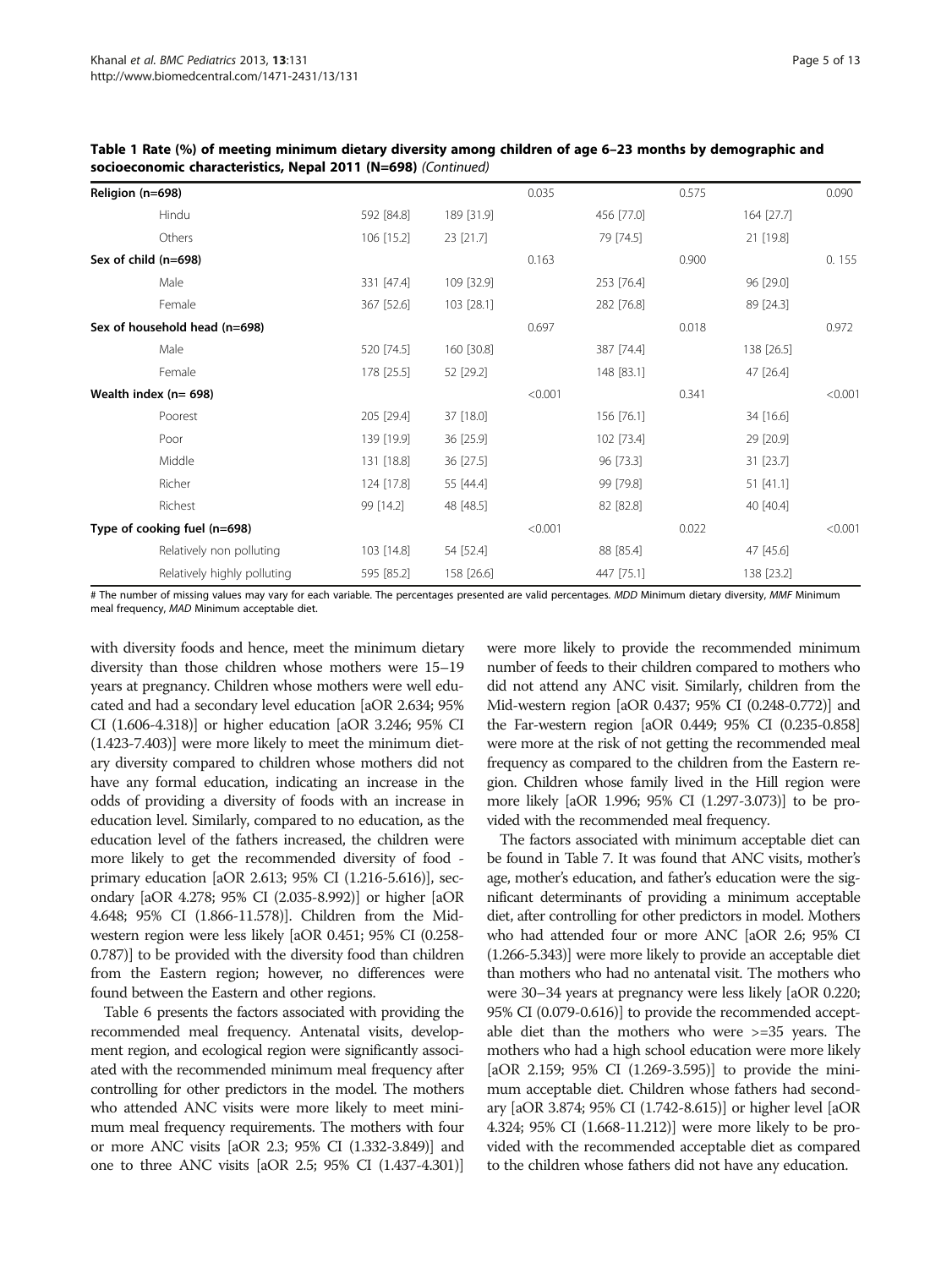| Factor              | Category                                           | <b>Total</b>         | <b>MDD</b> | p value | <b>MMF</b> | p value | <b>MAD</b> | p value |
|---------------------|----------------------------------------------------|----------------------|------------|---------|------------|---------|------------|---------|
|                     |                                                    | N $[%]$ <sup>#</sup> | n [%]      |         | n [%]      |         | n [%]      |         |
| Birth order (n=698) |                                                    |                      |            | < 0.001 |            | 0.106   |            | < 0.001 |
|                     | First                                              | 252 [36.1]           | 96 [38.1]  |         | 202 [80.2] |         | 85 [33.7]  |         |
|                     | Second or third                                    | 306 [43.8]           | 95 [31.0]  |         | 234 [76.5] |         | 84 [27.5]  |         |
|                     | Fourth or more                                     | 140 [20.1]           | 21 [15.0]  |         | 99 [70.7]  |         | 16 [11.4]  |         |
|                     | Birth interval (n=698)                             |                      |            | 0.004   |            | 0.225   |            | 0.005   |
|                     | No previous birth                                  | 252 [36.1]           | 96 [38.1]  |         | 202 [80.2] |         | 85 [33.7]  |         |
|                     | $<$ 24 months                                      | 99 [14.2]            | 27 [27.3]  |         | 72 [72.7]  |         | 26 [23.2]  |         |
|                     | $>=$ 24 months                                     | 347 [49.7]           | 89 [25.6]  |         | 261 [75.2] |         | 77 [22.2]  |         |
|                     | Timing of pregnancy (n=698)                        |                      |            | < 0.024 |            | 0.057   |            | 0.019   |
|                     | Wanted then                                        | 514 [73.6]           | 165 [32.1] |         | 401 [78.9] |         | 145 [28.5] |         |
|                     | Wanted later                                       | 87 [12.5]            | 29 [33.3]  |         | 62 [68.9]  |         | 25 [27.8]  |         |
|                     | Wanted no more                                     | 97 [13.9]            | 18 [18.6]  |         | 72 [72.0]  |         | 15 [15.0]  |         |
|                     | Anaemia level of mother (n= 688)                   |                      |            | 0.006   |            | 0.013   |            | 0.009   |
|                     | Moderate                                           | 38 [5.5]             | 5 [13.2]   |         | 26 [68.4]  |         | 5 [13.2]   |         |
|                     | Mild                                               | 201 [29.2]           | 51 [25.4]  |         | 142 [70.6] |         | 42 [20.9]  |         |
|                     | Not anaemic                                        | 449 [65.3]           | 152 [33.9] |         | 360 [80.2] |         | 134 [29.8] |         |
|                     | ANC visit (Times) (n=698)                          |                      |            | < 0.001 |            | < 0.001 |            | < 0.001 |
|                     | No ANC visit                                       | 108 [15.5]           | 15 [13.9]  |         | 64 [59.3]  |         | 11 [10.2]  |         |
|                     | $1 - 3$                                            | 211 [30.2]           | 43 [20.4]  |         | 167 [79.1] |         | 35 [16.6]  |         |
|                     | 4 or more                                          | 379 [54.3]           | 154 [40.6] |         | 304 [80.2] |         | 139 [36.7] |         |
| Deworming (n=698)   |                                                    |                      |            | 0.001   |            | 0.026   |            | < 0.001 |
|                     | No                                                 | 441 [63.2]           | 154 [34.9] |         | 350 [79.4] |         | 139 [31.5] |         |
|                     | Yes                                                | 257 [36.8]           | 58 [22.6]  |         | 185 [72.0] |         | 46 [17.9]  |         |
|                     | Iron tablet or syrup (n= 698)                      |                      |            | 0.001   |            | 0.003   |            | < 0.001 |
|                     | No/Do not know                                     | 122 [17.5]           | 22 [18.0]  |         | 81 [66.4]  |         | 16 [13.1]  |         |
|                     | Yes                                                | 576 [82.5]           | 190 [33.0] |         | 454 [78.8] |         | 169 [29.3] |         |
|                     | Frequency of reading newspaper or magazine (n=698) |                      |            | < 0.001 |            | 0.080   |            | < 0.001 |
|                     | Not at all                                         | 497 [71.2]           | 113 [22.7] |         | 370 [74.4] |         | 99 [19.9]  |         |
|                     | Less than once a week                              | 154 [22.1]           | 75 [48.7]  |         | 128 [83.1] |         | 67 [43.5]  |         |
|                     | At least once a week                               | 47 [6.7]             | 24 [51.1]  |         | 37 [78.7]  |         | 19 [40.4]  |         |
|                     | Frequency of watching television (n=698)           |                      |            | < 0.001 |            | < 0.001 |            | < 0.001 |
|                     | Not at all                                         | 265 [38.0]           | 52 [19.6]  |         | 188 [70.9] |         | 44 [16.6]  |         |
|                     | Less than once a week                              | 169 [24.2]           | 45 [26.6]  |         | 135 [79.9] |         | 40 [23.7]  |         |
|                     | At least once a week                               | 264 [37.8]           | 115 [43.6] |         | 212 [80.3] |         | 101 [38.3] |         |
|                     | Frequency of listening radio (n=698)               |                      |            | 0.002   |            | 0.027   |            | 0.002   |
|                     | Not at all                                         | 163 [23.4]           | 38 [23.3]  |         | 113 [69.3] |         | 32 [19.6]  |         |
|                     | Less than once a week                              | 258 [37.0]           | 69 [26.7]  |         | 199 [77.1] |         | 60 [23.3]  |         |
|                     | At least once a week                               | 277 [39.7]           | 105 [37.9] |         | 223 [80.5] |         | 93 [33.3]  |         |
|                     | Size of baby (n=698)                               |                      |            | 0.016   |            | 0.431   |            | 0.024   |
|                     | Average                                            | 435 [62.3]           | 142 [32.6] |         | 338 [77.7] |         | 124 [28.5] |         |
|                     | Small                                              | 134 [19.2]           | 27 [20.21] |         | 97 [72.4]  |         | 23 [17.2]  |         |
|                     | Large                                              | 129 [18.5]           | 43 [33.3]  |         | 100 [77.5] |         | 38 [29.5]  |         |

## <span id="page-5-0"></span>Table 2 Rate of meeting minimum dietary diversity among children of age 6–23 months by health related characteristics, Nepal 2011 (N=698)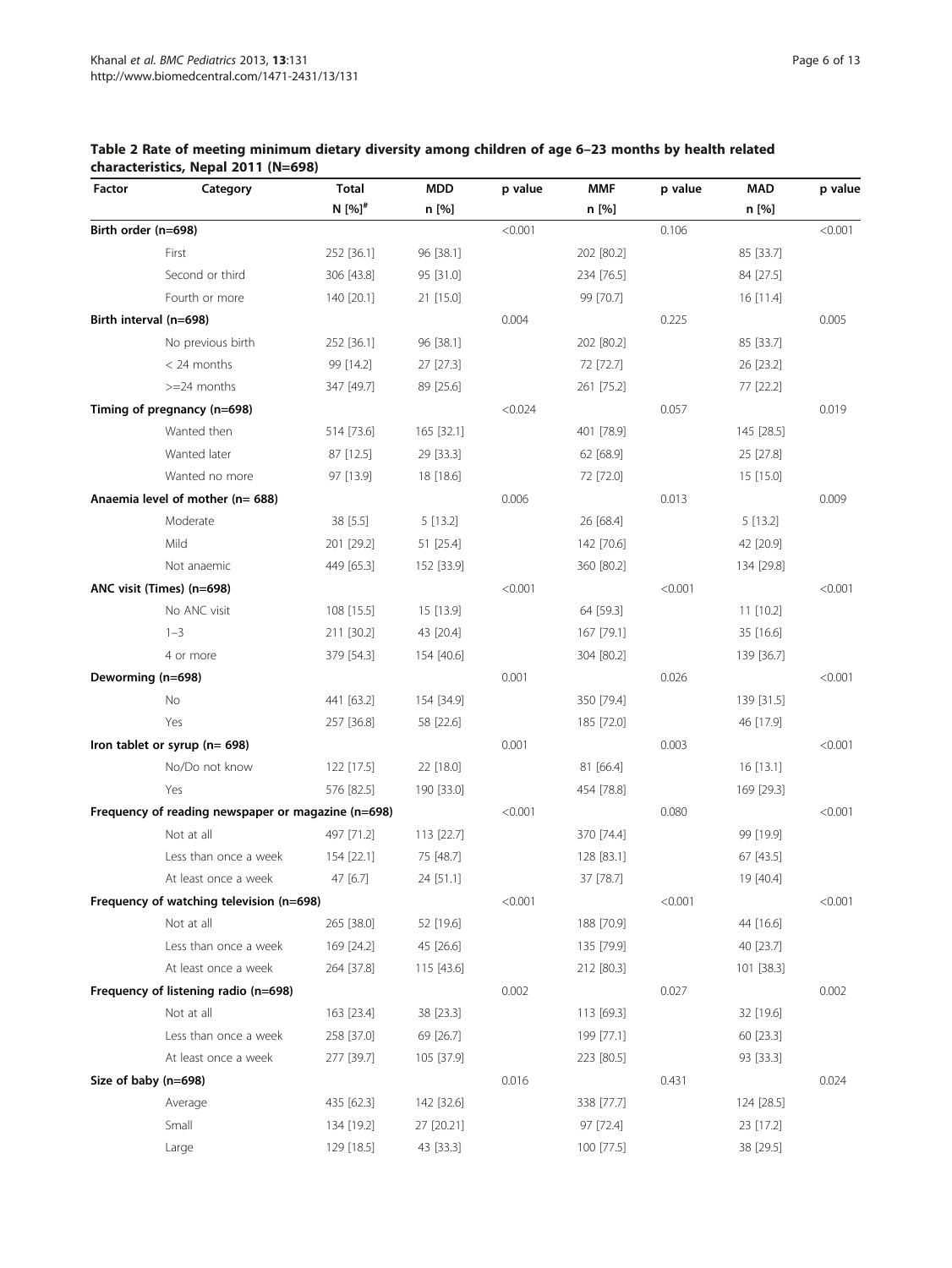| Grafacteristics, Nepal ZOTT (N=050) (Continued) |                   |            |            |         |            |       |            |         |  |  |
|-------------------------------------------------|-------------------|------------|------------|---------|------------|-------|------------|---------|--|--|
| Place of delivery (n=698)                       |                   |            |            | < 0.001 |            | 0.057 |            | < 0.001 |  |  |
|                                                 | Home              | 396 [56.7] | 95 [24.0]  |         | 293 [74.0] |       | 81 [20.5]  |         |  |  |
|                                                 | Health facility   | 302 [43.3] | 117 [38.7] |         | 242 [80.1] |       | 104 [34.4] |         |  |  |
| Mode of delivery (n=698)                        |                   |            |            | 0.048   |            | 0.257 |            | 0.025   |  |  |
|                                                 | Vaginal delivery  | 660 [94.6] | 195 [29.5] |         | 503 [76.2] |       | 169 [25.6] |         |  |  |
|                                                 | Caesarean section | 38 [5.4]   | 17 [44.7]  |         | 32 [84.2]  |       | 16 [42.1]  |         |  |  |

<span id="page-6-0"></span>Table 2 Rate of meeting minimum dietary diversity among children of age 6–23 months by health related characteristics, Nepal 2011 (N=698) (Continued)

# The number of missing values may vary for each variable. The percentages presented are valid percentages. MMF minimum meal frequency, MAD minimum acceptable diet.

#### **Discussion**

Like many developing countries, stunting and wasting have long been major nutritional problems in Nepal. The existing high proportion of under nutrition (41% stunting and 13% underweight among under five children) makes it complicated to reduce the under-five mortality in Nepal [\[4\]](#page-11-0). Nepal is a signatory of the millennium development goals (MDG) [[16\]](#page-12-0) and has achieved a significant reduction in child mortality [\[17](#page-12-0)]. It has committed to reduce child mortality by a further two-thirds by 2015 from the 1990 figures. Nepal has also committed to reduce extreme poverty and hunger [\[18\]](#page-12-0). Both of these goals are closely related to under nutrition and progress towards reaching these goals will be limited if the under nutrition is not reduced substantially. Not limited to these two goals, all other MDGs are directly or indirectly related to nutrition and are likely to worsen by under nutrition [\[19](#page-12-0)]. To reduce under nutrition adequate, safe and acceptable child feeding is essential. For this reason, WHO and UNICEF have recommended eight core infant feeding practices to be adopted [\[7\]](#page-12-0). To better promote such recommended practices, it is essential to demonstrate the evidence on the existing proportion of children reaching the dietary practice's goals. This study reports the proportion and the determinants of receiving the recommended diets among the 6–23 months Nepalese children.

Three infant and young child feeding practices (minimum dietary diversity, minimum meal frequency and minimum acceptable diet) were assessed in this study based on the WHO recommendation and indicators [[7,9,15\]](#page-12-0). It was found that only 30.4% of children received the recommended minimum dietary diversity, 26.5% received an acceptable diet and 76.6% received the recommended minimum meal frequency.The proportion of breastfed children provided with minimum acceptable diet was 27.4% which was slightly lower than the figure in 2006 (32%) [\[8\]](#page-12-0). In 2006 [\[8](#page-12-0)], 34% and 82% of the breastfed children received the minimum diversity and minimum meal frequency, respectively.

The prevalence of meeting these infant feeding practices varies across the countries in South Asia. The minimum diversity criteria reported in this study was higher than India (15.2%) but lower than Bangladesh (41.9%) and Sri Lanka (71.1%) [\[12\]](#page-12-0). Likewise, meal frequency was also less than in Bangladesh (81.1%) and Sri Lanka (88.3%). Current findings for attaining the minimum acceptable diet for children were also lower than previous studies in Nepal, Sri Lanka and Bangladesh [\[12](#page-12-0)]. It is difficult to determine how high the population percentage for infant and young child feeding practices would need to be in order to significantly eliminate current levels of under nutrition among children in Nepal. The WHO guidelines on infant feeding do not

| Food groups                             | Age of child                     |                                   |                                   |                                |  |  |  |  |  |
|-----------------------------------------|----------------------------------|-----------------------------------|-----------------------------------|--------------------------------|--|--|--|--|--|
|                                         | 6-11 Months<br>$(n=244)$ n $[%]$ | 12-17 Months<br>$(n=238)$ n $[%]$ | 18-23 Months<br>$(n=216)$ n $[%]$ | 6-23 Months<br>$(N=698) n$ [%] |  |  |  |  |  |
| 1. Grains, roots and tubers             | 193 [79.1]                       | 233 [97.9]                        | 207 [95.8]                        | 633 [90.7]                     |  |  |  |  |  |
| 2. Legumes and nuts                     | 99 [40.6]                        | 132 [55.5]                        | 114 [53.0]                        | 345 [49.5]                     |  |  |  |  |  |
| 3. Dairy products                       | 117 [48.0]                       | 121 [50.8]                        | 114 [52.8]                        | 352 [50.4]                     |  |  |  |  |  |
| 4. Flesh food                           | 18 [7.4]                         | 52 [21.8]                         | 56 [25.9]                         | 126 [18.1]                     |  |  |  |  |  |
| 5. Eggs                                 | 22 [9.0]                         | 23 [9.7]                          | 22 [10.2]                         | 67 [9.6]                       |  |  |  |  |  |
| 6. Vitamin A rich fruits and vegetables | 41 $[16.8]$                      | 93 [39.1]                         | 82 [28.0]                         | 216 [30.6]                     |  |  |  |  |  |
| 7. Other fruits and vegetables          | 33 [13.5]                        | 64 [26.9]                         | 76 [35.3]                         | 173 [24.8]                     |  |  |  |  |  |

Table 3 Infant feeding practices among 6–23 months children of Nepal by age in 2011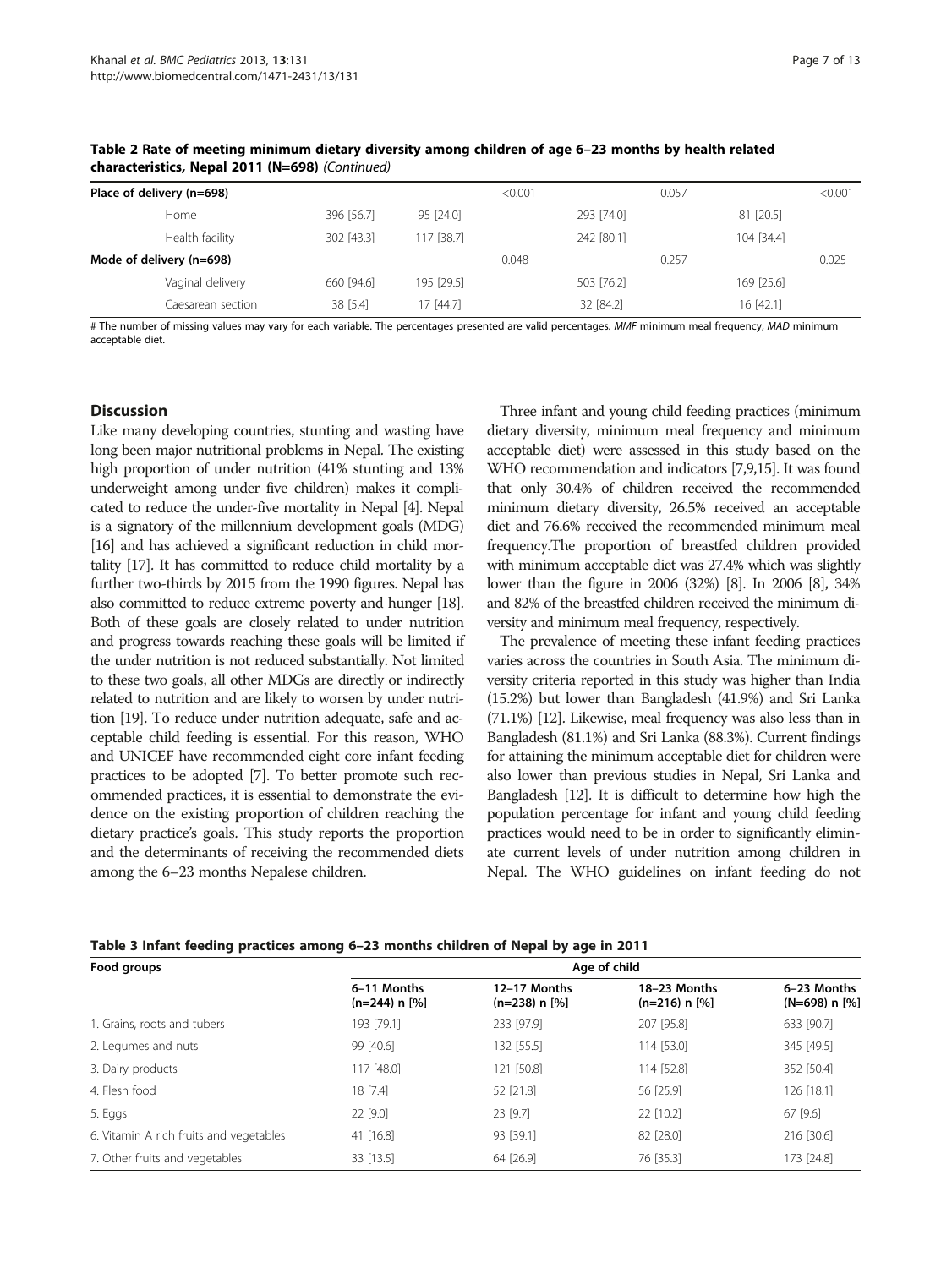<span id="page-7-0"></span>

provide the baseline or the minimum standard that needs to be reached nor what percentage should be considered alarming for public health significance [\[7,15](#page-12-0)]. Logically, it is desirable that all young children (6–23 months) meet the recommended feeding practices.

To understand the low levels of dietary diversity and acceptable diet provided to Nepalese children, it is necessary to look at the food items provided to children. The majority of food items given to Nepalese children were from the grains, roots or tubers (Food Group 1) that are rich in carbohydrate (energy). Food items from the other six food groups were given to less than a half of the children. When diversity does not exist across the food items, it negatively affects the findings for minimum dietary diversity and acceptable diet.

A notable finding was a major change in diets across the various age groups that improved with age. This finding suggested that the youngest age group 6–11 months received

Table 4 Age wise disaggregation of infant feeding practices, Nepal 2011

| Age categories                                                 | Provided       | % (95% CI)*        |
|----------------------------------------------------------------|----------------|--------------------|
| Minimum dietary diversity                                      |                |                    |
| Minimum dietary diversity for 6-11 months (n=244)              | 43             | 17.6 (12.82-22.38) |
| Minimum dietary diversity for 12-17 months (n=238)             | 87             | 36.6 (30.48-42.72) |
| Minimum dietary diversity for 18-23 months (n=216)             | 82             | 38.0 (31.53-44.47) |
| Minimum dietary diversity for $6-23$ months ( $N = 698$ )      | 212            | 30.4 (26.99-33.81) |
| Minimum meal frequency                                         |                |                    |
| Minimum meal frequency for $6-8$ months breastfed ( $n=133$ )  | 88             | 66.2 (58.16-74.24) |
| Minimum meal frequency for 9-23 months breastfed (n=536)       | 421            | 78.5 (75.02-81.98) |
| Minimum meal frequency for 6-23 months non breastfed (n=29)    | 26             | 89.7 (78.64-100)   |
| Minimum meal frequency for 6-23 months breastfed (n=669)       | 509            | 76.1 (72.87-79.33) |
| Minimum meal frequency for 6-11 months (all) (n=244)           | 169            | 69.3 (63.51-75.09) |
| Minimum meal frequency for 12-17 months (all) (n= 238)         | 193            | 81.1 (76.13-86.07) |
| Minimum meal frequency for 18-23 months (all) (n=216)          | 173            | 80.1 (74.78-85.42) |
| Minimum meal frequency for 6-23 months all (N=698)             | 535            | 76.6 (73.46-79.74) |
| Minimum acceptable diet                                        |                |                    |
| Minimum acceptable diet for breastfed children (n=669)         | 183            | 27.4 (24.02-30.78) |
| Minimum acceptable diet for non-breastfed children (n=29)      | $\overline{2}$ | $6.9$ (N/A)        |
| Minimum acceptable diet 6-11 months (all) (n=244)              | 41             | 16.8 (12.11-21.49) |
| Minimum acceptable diet 12-17 months (all) (n=238)             | 77             | 32.4 (26.45-38.35) |
| Minimum acceptable diet 18-23 months (all) (n= 216)            | 67             | 31.0 (24.83-37.17) |
| Minimum acceptable diet for all children (6-23 months) (N=698) | 185            | 26.5 (23.23-29.77) |

N/A not applicable for upper and lower limits of the proportion. CI confidence interval. \*Proportions under the same section with a different superscript letter are significantly different (P<0.05).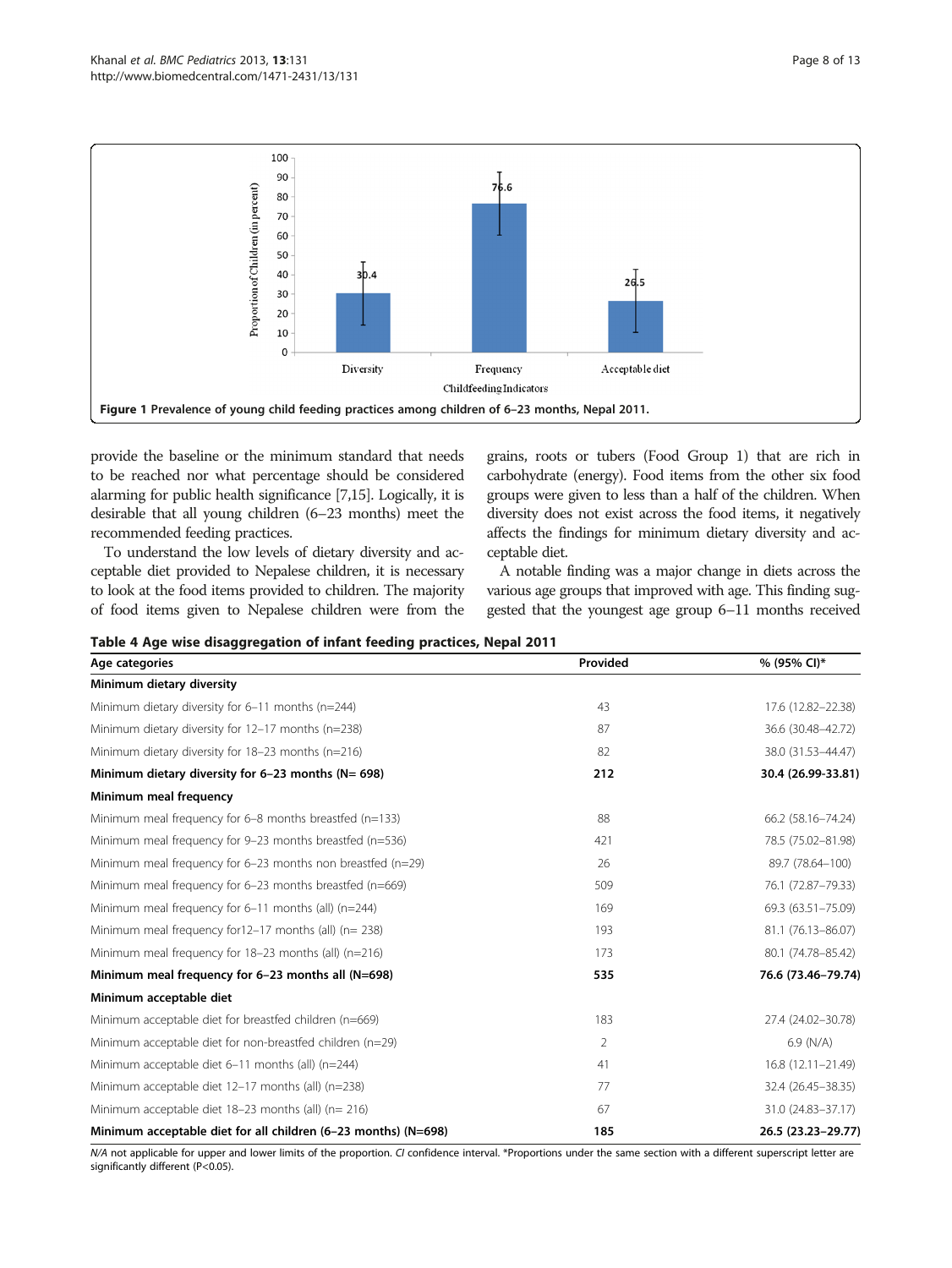<span id="page-8-0"></span>

|        | Table 5 Determinants of meeting minimum dietary diversity among 6–23 months children, Nepal 2011 (N=698) |            |          |        |                    |        |
|--------|----------------------------------------------------------------------------------------------------------|------------|----------|--------|--------------------|--------|
| Factor | Total                                                                                                    | <b>MDD</b> | Crude OR | 95% CI | <b>Adiusted OR</b> | 95% CI |
|        | N [%]                                                                                                    | $n \sim 1$ |          |        |                    |        |
| .      |                                                                                                          |            |          |        |                    |        |

|                                      | N [%]      | n [%]      |           |                 |            |                 |
|--------------------------------------|------------|------------|-----------|-----------------|------------|-----------------|
| Mother's age at pregnancy (in years) |            |            | $p=0.066$ |                 | p=0.024*   |                 |
| $15 - 19$                            | 78 [11.2]  | 22 [28.2]  | 1.00      |                 | 1.00       |                 |
| $20 - 29$                            | 479 [68.6] | 159 [33.2] | 1.265     | $0.746 - 2.146$ | 1.286      | 0.719-2.299     |
| $30 - 34$                            | 83 [11.9]  | 16 [19.3]  | 0.608     | $0.291 - 1.268$ | 0.637      | $0.282 - 1.436$ |
| $>=35$                               | 58 [8.3]   | 15 [25.9]  | 0.888     | $0.412 - 1.912$ | 2.546      | 1.042-6.223     |
| <b>Mother's education</b>            |            |            | p<0.001*  |                 | p<0.001*   |                 |
| No education                         | 288 [41.3] | 46 [16.0]  | 1.00      |                 | 1.00       |                 |
| Primary                              | 131 [18.8] | 31 [23.7]  | 1.631     | $0.978 - 2.720$ | 1.149      | $0.653 - 2.021$ |
| Secondary                            | 236 [33.8] | 111 [47.0] | 4.672     | 3.113-7.010     | 2.634      | 1.606-4.318     |
| Higher                               | 43 [6.2]   | 24 [55.8]  | 6.645     | 3.369-13.110    | 3.246      | 1.423-7.403     |
| <b>Father's education</b>            |            |            | p<0.001*  |                 | $p=0.001*$ |                 |
| No education                         | 135 [19.3] | 11 [8.1]   | 1.00      |                 | 1.00       |                 |
| Primary                              | 155 [22.2] | 33 [21.3]  | 3.049     | 1.474-6.306     | 2.613      | 1.216-5.616     |
| Secondary                            | 334 [47.9] | 131 [39.2] | 7.275     | 3.708-13.998    | 4.278      | 2.035-8.992     |
| Higher                               | 74 [10.6]  | 37 [50.0]  | 11.273    | 5.237-24.267    | 4.648      | 1.866-11.578    |
| Development region                   |            |            | p=0.003*  |                 | $p=0.036*$ |                 |
| Eastern                              | 165 [23.6] | 62 [37.6]  | 1.00      |                 | 1.00       |                 |
| Central                              | 157 [22.5] | 41 [26.1]  | 0.587     | $0.365 - 0.945$ | 0.727      | $0.420 - 1.257$ |
| Western                              | 100 [14.3] | 36 [36.0]  | 0.934     | $0.558 - 1.565$ | 0.746      | $0.418 - 1.333$ |
| Mid-western                          | 167 [23.9] | 34 [20.4]  | 0.425     | $0.260 - 0.694$ | 0.451      | $0.258 - 0.787$ |
| Far-western                          | 109 [15.6] | 39 [35.8]  | 0.926     | $0.560 - 1.530$ | 1.025      | $0.580 - 1.811$ |

\*: statistically significant. MDD minimum dietary diversity, CI confidence interval, OR odds ratio. -2loglikelihood ratio: 726.296 df: 16, Independent variables entered in initial model: mother's age at pregnancy, residence, development region, ecological region, highest education of mother, education of father, occupation of mother, ethnicity, religion, wealth index, type of cooking fuel, birth order, birth interval by month, timing of last pregnancy, anaemia level of mother, deworming during pregnancy, iron consumption during last pregnancy, Size of the child at birth, place of delivery, mode of delivery, frequency of reading newspaper/magazine, frequency of watching television, frequency of listening radio. (Only significant predictors reported in the table).

the lowest proportion of food from all seven categories of food. This age group was least likely to meet the recommended meal frequency, meal diversity and acceptable diet standard than the older (12–23) children. It shows that 6–11 months children were even more at risk of under nutrition and micronutrient deficiency. The children of age group 6–23 months go through a reasonably rapid dietary transition from exclusive breastfeeding to complementary feeding. While changing the diet, they are vulnerable to diarrhoeal infections [\[20,21](#page-12-0)]. During this period, young children need more nutrition to overcome the adverse effect of such illness. Unfortunately, the current finding indicated that the children in this age group were not getting complementary foods as recommended by the WHO.

Nepal has achieved significant progress in reducing vitamin A deficiency disorders such as night blindness [[16](#page-12-0)]. This achievement was mainly due to the high dose vitamin A supplementations that are provided twice a year to all under-five children. This supplementation is important given that currently only a third of the children in Nepal

received vitamin A rich foods in their diet. A major public health strategy to increase vitamin A in the diet is to focus on dietary modification and increase consumption of vitamin A rich foods. Adequate vitamin A can be achieved through local foods but it requires careful attention to reach the need based on existing practices [[22,23\]](#page-12-0). Miller et al. [[24](#page-12-0)] quantified the dietary modification required if a child were to depend entirely on normal diet for vitamin A without any supplementation. They reported that a child in a developing country would need to increase the proportion of vegetable and fruit by about 10 folds to attain minimally adequate liver vitamin A storage. This 10-fold increase in vitamin A rich food may not be feasible to reach in Nepal in the short term. Therefore, the existing twice a year supplementation of high dose vitamin A (2,00,000 IU) should be maintained to prevent the reversal of progress made in controlling the vitamin A deficiency disorders so far [\[16](#page-12-0),[23,24](#page-12-0)].

Factors found to be associated with one of the three infant feeding practices were attending antenatal care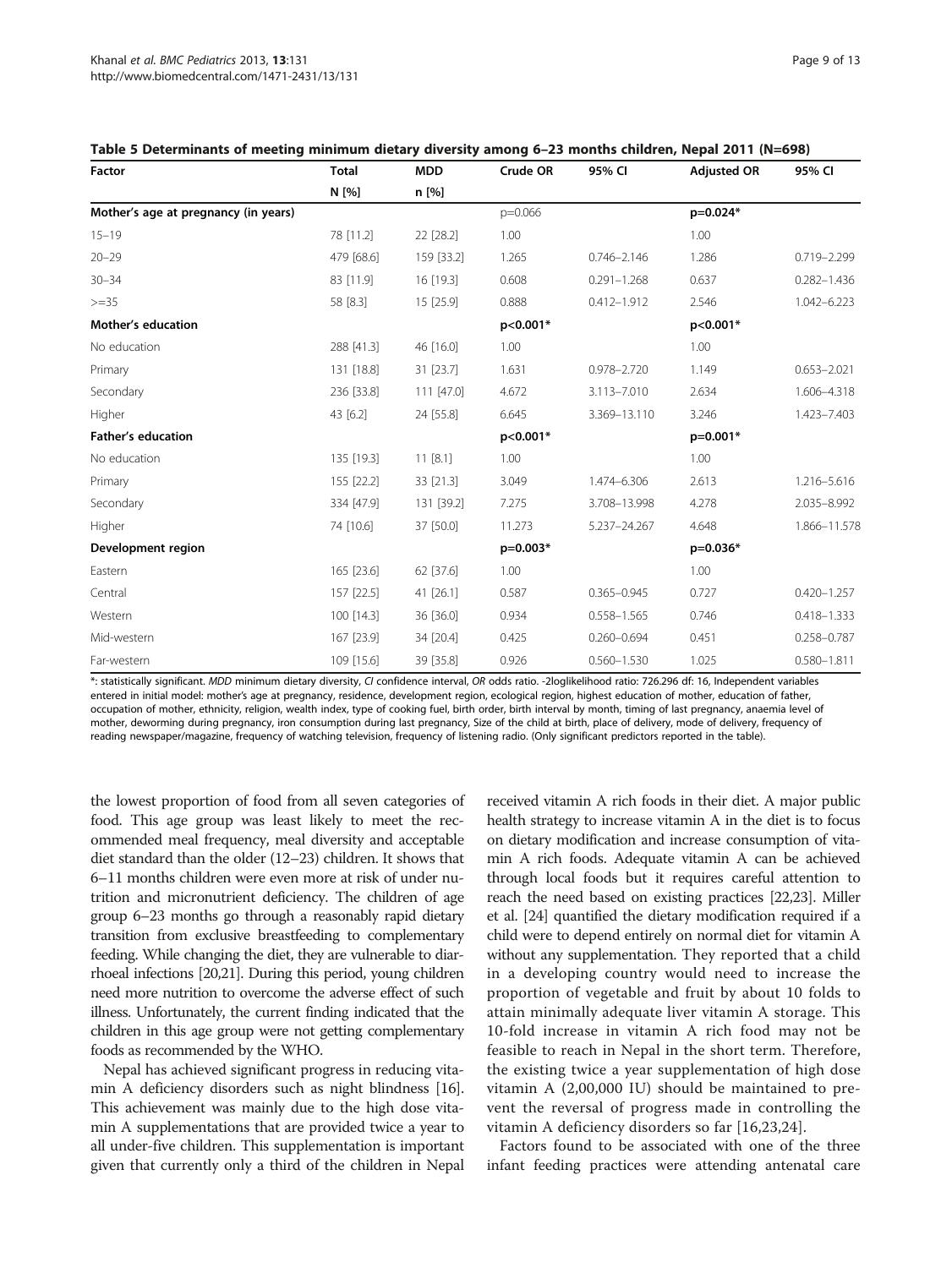| Factor                   | Total      | <b>MMF</b> | Crude OR   | 95% CI          | <b>Adjusted OR</b> | 95% CI          |
|--------------------------|------------|------------|------------|-----------------|--------------------|-----------------|
|                          | N [%]      | n [%]      |            |                 |                    |                 |
| ANC visit (times)        |            |            | p<0.001*   |                 | p=0.002*           |                 |
| No ANC visit             | 108 [15.5] | 64 [59.3]  | 1.00       |                 | 1.00               |                 |
| $1 - 3$                  | 211 [30.2] | 167 [79.1] | 2.609      | 1.571-4.335     | 2.486              | 1.437-4.301     |
| 4 or more                | 379 [54.3] | 304 [80.2] | 1.760      | 1.760-4.412     | 2.264              | 1.332-3.849     |
| Development region       |            |            | $p=0.011*$ |                 | $p=0.004*$         |                 |
| Eastern                  | 165 [23.6] | 142 [86.1] | 1.00       |                 | 1.00               |                 |
| Central                  | 157 [22.5] | 116 [73.9] | 2.134      | 1.153-3.949     | 0.591              | $0.325 - 1.074$ |
| Western                  | 100 [14.3] | 79 [79.0]  | 0.978      | $0.560 - 1.709$ | 0.702              | $0.351 - 1.403$ |
| Mid-western              | 167 [23.9] | 117 [70.1] | 1.300      | $0.682 - 2.479$ | 0.437              | $0.248 - 0.772$ |
| Far-western              | 109 [15.6] | 81 [74.3]  | 0.809      | $0.470 - 1.392$ | 0.449              | $0.235 - 0.858$ |
| <b>Ecological region</b> |            |            | p=0.006*   |                 | p=0.006*           |                 |
| Terai                    | 278 [39.8] | 197 [70.9] | 1.00       |                 | 1.00               |                 |
| Mountain                 | 137 [19.6] | 105 [76.6] | 1.394      | $0.841 - 2.165$ | 1.559              | $0.909 - 2.615$ |
| Hill                     | 283 [40.5] | 233 [82.3] | 1.916      | 1.284-2.859     | 1.996              | 1.297-3.073     |

## <span id="page-9-0"></span>Table 6 Determinants of meeting minimum meal frequency among 6–23 months children, Nepal 2011 (N=698)

\*: statistically significant. MMF minimum meal frequency, CI confidence interval, OR odds ratio. -2loglikelihood ratio: 688.015, df:12, Independent variables entered in the initial model: type of cooking fuel, sex of household head, father's education, education of mother, development region, ecological region, place of delivery, frequency of reading newspaper magazine, frequency of watching television, frequency of listening radio, deworming, iron tablet consumption during pregnancy, antenatal visit, anaemia of mother, timing of last pregnancy, and type of pregnancy. Note: Fathers occupation was not entered into model as there was 13/13 [100%] in one category of children met meal frequency. (Only significant predictors reported in the table).

| <b>Factor</b>                                | <b>Total</b> | <b>MAD</b>  | Crude OR   | 95% CI          | <b>Adjusted OR</b> | 95% CI          |
|----------------------------------------------|--------------|-------------|------------|-----------------|--------------------|-----------------|
|                                              | N [%]        | n [%]       |            |                 |                    |                 |
| <b>ANC visit (times)</b>                     |              |             | $p<0.001*$ |                 | $p=0.003*$         |                 |
| No ANC visit                                 | 108 [15.5]   | $11$ [10.2] | 1.00       |                 | 1.00               |                 |
| $1 - 3$                                      | 211 [30.2]   | 35 [16.6]   | 1.754      | $0.852 - 3.608$ | 1.349              | $0.632 - 2.879$ |
| 4 or more                                    | 379 [54.3]   | 139 [36.7]  | 5.107      | 2.646-9.858     | 2.601              | 1.266-5.343     |
| Mother's age at pregnancy (in years) (n=698) |              |             | p=0.018*   |                 | $P=0.024*$         |                 |
| $>=35$                                       | 58 [8.3]     | 12 [20.7]   | 0.708      | $0.315 - 1.590$ | 1.00               |                 |
| $15 - 19$                                    | 78 [11.2]    | 21 [26.9]   | 1.00       |                 | 0.485              | $0.189 - 1.244$ |
| $20 - 29$                                    | 479 [68.6]   | 141 [29.4]  | 1.123      | $0.661 - 1.938$ | 0.567              | $0.256 - 1.257$ |
| $30 - 34$                                    | 83 [11.9]    | $11$ [13.3] | 0.415      | $0.185 - 0.930$ | 0.220              | $0.079 - 0.616$ |
| Mother's education (n=698)                   |              |             | $p<0.001*$ |                 | p=0.002*           |                 |
| No education                                 | 288 [41.3]   | 40 [13.9]   | 1.00       |                 | 1.00               |                 |
| Primary                                      | 131 [18.8]   | 25 [19.1]   | 1.462      | $0.844 - 2.532$ | 0.878              | $0.480 - 1.605$ |
| Secondary                                    | 236 [33.8]   | 100 [42.4]  | 4.559      | 2.989-6.953     | 2.159              | 1.269-3.595     |
| Higher                                       | 43 [6.2]     | 20 [46.5]   | 5.391      | 2.715-10.706    | 1.780              | $0.775 - 4.090$ |
| <b>Father's education</b>                    |              |             | p<0.001*   |                 | $p=0.003*$         |                 |
| No education                                 | 135 [19.3]   | 9[6.7]      | 1.00       |                 | 1.00               |                 |
| Primary                                      | 155 [22.2]   | 26 [16.8]   | 2.822      | 1.272-6.260     | 2.070              | 0.898-4.773     |
| Secondary                                    | 334 [47.9]   | 118 [35.3]  | 7.648      | 3.751-15.595    | 3.874              | 1.742-8.615     |
| Higher                                       | 74 [10.6]    | 32 [43.2]   | 10.667     | 4.708-24.166    | 4.324              | 1.668-11.212    |

#### Table 7 Determinants of meeting minimum acceptable diet among 6–23 months children, Nepal 2011 (N=698)

\*: statistically significant. MAD minimum acceptable diet, CI confidence interval, OR odds ratio. -2loglikelihood ratio: 682.338, df:13. Independent variables entered in the initial model: Mother's age at pregnancy, place of residence, development region, ecological region, education of mother, education of father, occupation of mother, ethnicity, wealth index, type of cooking fuel, birth order, birth interval, timing of last pregnancy, anaemia of mother, antenatal visit, deworming, iron tablet consumption during pregnancy, frequency of reading newspaper/magazine, frequency of watching television and frequency of listening radio, size of the baby, place of delivery, and mode of delivery. (Only significant predictors reported in the table).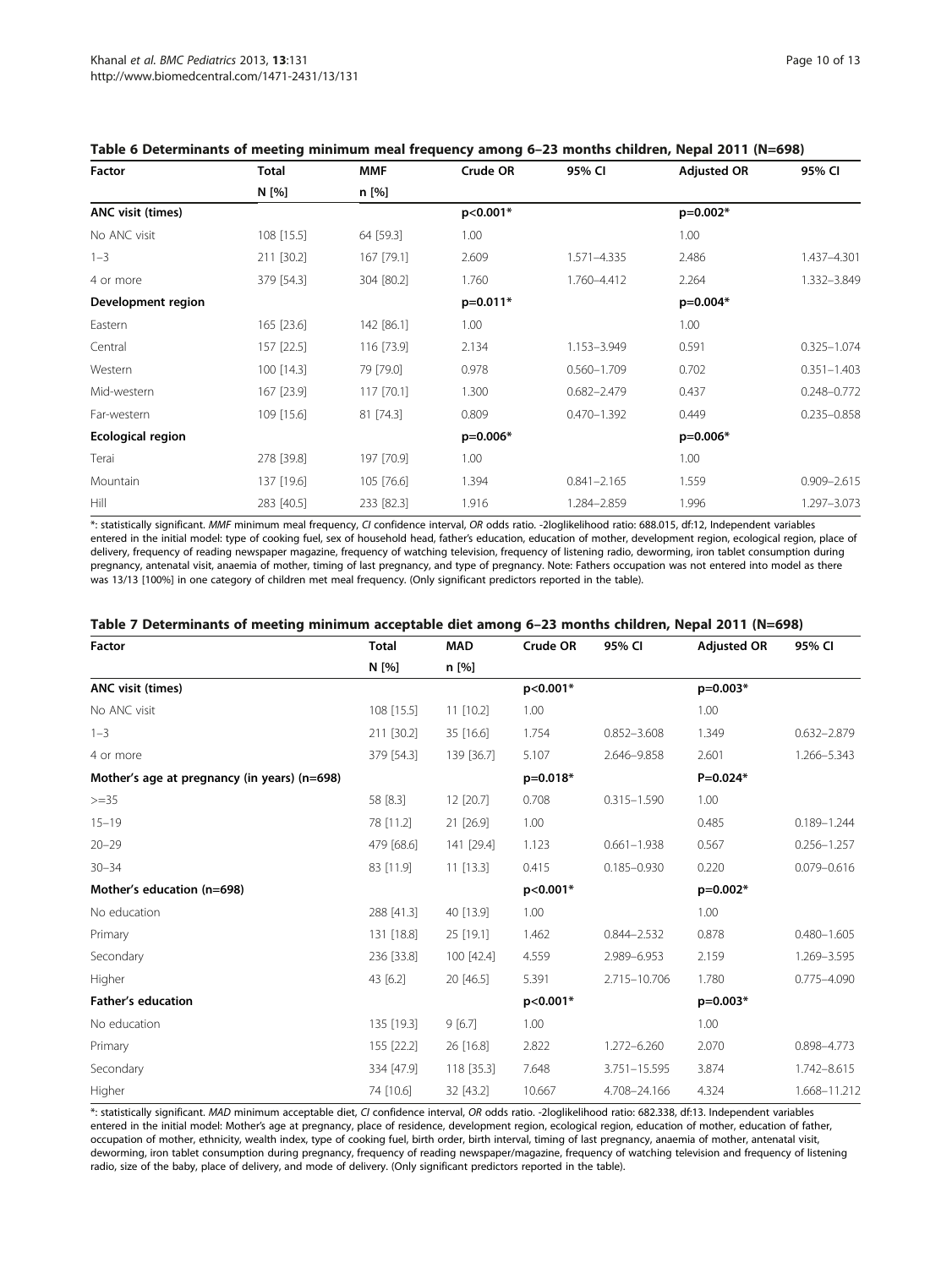visits, age of mothers, development region, and ecological region, education of mothers and education of fathers.

Antenatal visits during pregnancy are not very common in Nepal. Less than a half of all pregnant mothers meet the recommended four or more ANC visits [\[4](#page-11-0)[,16](#page-12-0)]. Mothers who have attended at least four ANC visits may be more informed, have greater access to services and may be from a well off family, and thus more likely to be able to afford and provide a variety of foods to their children more frequently. This could explain why ANC was a significant determinant in meeting the recommended acceptable diet and meal frequency criteria.

The age of mothers at pregnancy was another determinant for dietary diversity and acceptable diet. Mothers who were pregnant at an older age ( $> = 35$  years) were more likely to provide diversity food and minimum acceptable diet than those mothers who were pregnant at the age of under 20 years. This could be due to the fact that older mothers may be more experienced/confident in feeding children and encouraging different types of foods than younger mothers [[25\]](#page-12-0).

Geographic differences are important in terms of determining the access to food and other services. The children from the Mid-western region were less likely to meet the minimum diversity and frequency criteria when compared to the children from Eastern region. Similarly, children from the Far -western region were less likely to get minimum frequency compared to the children from the Eastern region. While current results confirm the international findings for regional difference [[11,13,14](#page-12-0)], it also reiterates an issue of insufficient child feeding in the Far-western and Mid-western part of Nepal. This could be a function of remoteness, geographic difficulties, less food production and higher levels of poverty in these regions [\[26\]](#page-12-0). Children as a general rule suffer greater disadvantage when living in impoverish conditions. Mid-western and Far-western regions have been suffering from the food insufficiency for a long time especially in the hilly and the mountainous areas [\[26,27\]](#page-12-0). Poverty is very high in the Mid-western and Far-western Hilly regions of Nepal. Deraniyagala [\[28\]](#page-12-0) reported that the poverty levels in the Far-western and Mid-western hills were as high as three times than in the Eastern regions. Most of the Farwestern and Mid-western regions have to depend on the limited amount of food provided by the government subsidies through the Nepal Food Corporation and international donors such as the World Food Program [[26,27,29](#page-12-0)]. Unfortunately, such food aid (especially rice) has discouraged local food production such as potato, maize, barley and beans making these areas even more vulnerable for food insecurity than before. Historically there is a tension between the continuous push of imported rice and the option of encouraging locally cultivable food items such as potato, millet and barley [[29\]](#page-12-0). This tension although not directly related to the health sector, it affects the food availability in the regions and cannot be ignored as a contributing factor to child under nutrition. Our finding further re-iterated the vulnerability of the children in the Mid-western and the Far-western development regions. This finding also suggests that policy makers and program managers of health and development assistance programs need to consider the regional differences when planning for further programs aimed at improving child nutrition in order to meet the MDG.

The education level of mothers and fathers has been consistently reported as the determinant of infant feeding [[14,30\]](#page-12-0). This study also found similar results. A recent comparison of five Asian countries on infant feeding reported that mother's education was a significant determinant of appropriate infant feeding [\[12\]](#page-12-0). Sri Lanka had the highest proportion of children meeting the infant feeding guidelines for diversity, frequency and acceptability; and this was linked to the higher education status of mothers and overall literacy [\[12](#page-12-0)]. The similar positive impact of education on feeding practices was also reported in a previous Nepalese study [\[8\]](#page-12-0). Educated mothers and fathers are more likely to understand the education message, more likely to be engaged in the paid work and may have a higher socioeconomic level which could positively impact on infant feeding practices.

There are a number of strengths of this study. This study is based on the NDHS which used internationally validated questionnaires and methodology [\[31\]](#page-12-0). The NDHS 2011 is nationally representative survey with a high response rate (>94%); therefore, the three infant feeding indicators reported in this study are generalisable for the entire country [[8](#page-12-0)]. The current findings give an indication for future interventions and a benchmark for future comparisons. It should be noted that minimum acceptable diet was closely related to the minimum dietary diversity that was similar to the findings from other South Asian countries [\[12](#page-12-0)]. In future studies, dietary diversity could be considered as a simple proxy indicator for acceptable diet [\[12](#page-12-0),[32\]](#page-12-0).

Like any other observational studies, this study has some limitations. The cross sectional nature of the study prevents it from developing causal inference. The information in DHS surveys is based on interviews and retrospective information. There is possibility that some of the responses might suffer from recall bias and socially desirable response. This study does not take account the multistage sampling during statistical analysis. This may cause less precise estimation of standard errors and confidence interval. Another limitation related to the three infant feeding practices included in this study is the quality and amount of food given. Although the definition of the indicators deals with the variety and frequency of food, it does not take account of the quality and amount of food provided. For instance, a child who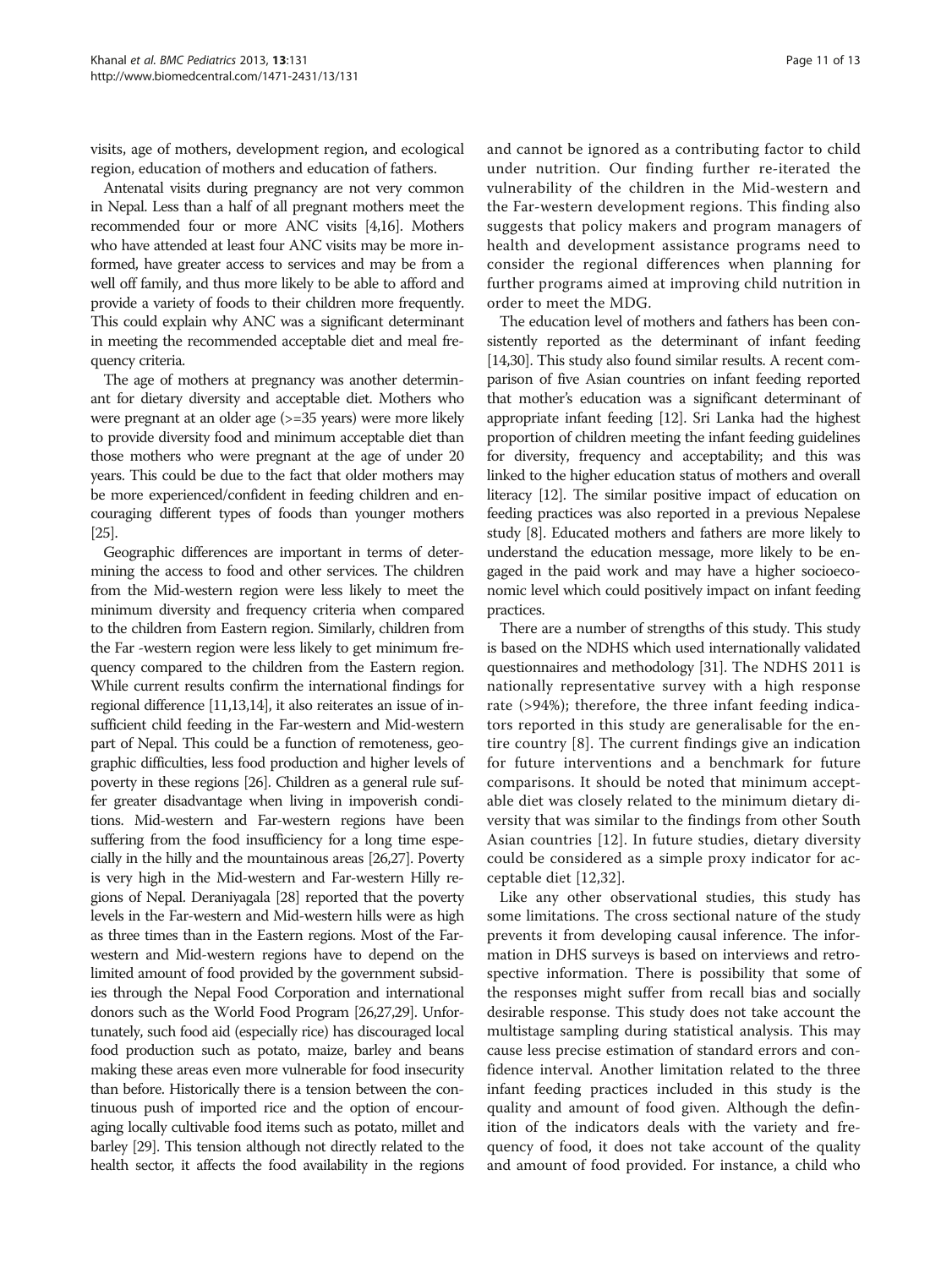<span id="page-11-0"></span>has been provided all three recommended infant feedings criteria might still not have a nutritionally adequate diet. However, for the countries whose data rely on the DHS surveys, this is the best possible evidence on the infant feeding practices at this time [1,[7\]](#page-12-0).

## Implication for health programs to increase recommended infant feeding

Education has been an important facilitating factor for child nutrition and development worldwide. This finding of this study that mothers with education were providing the recommended infant feeds has important public health implication. While providing formal education is beyond the roles of health workers, it is feasible for health workers to educate mothers by counselling, and to provide skills to adopt the recommended infant feeding practices. Such educational interventions are also possible in Nepal through existing mothers group meetings, female community health volunteers, and outreach clinics including primary health care outreach clinics [\[33,34](#page-12-0)]. Vitamin A rich foods were provided to as few as one third of the children. This re-iterates the importance for the continuation of twice-a-year vitamin A supplementation in Nepal. Children from the Far and Mid-western development region were at most risk of not getting the recommended diets; and were at risk of suffering under nutrition. An appropriate mix of education and food supplements based on local resources could be a feasible option to increase recommended infant feeding practices and reduce under nutrition [\[5,35\]](#page-12-0). However, program managers should be careful that food supplementation does not create dependency, and most importantly, does not displace the local food production system [\[26\]](#page-12-0). The current findings showed that all children in the 6–23 month group were at the risk of not meeting the recommended feeding goals but it was the younger age group; the 6–11 months, who were the most vulnerable. Therefore, mothers with 6–11 month old children should be given special attention in designing education programs that promote the recommended child feeding practices while implementing additional nutritional support programs [\[26](#page-12-0)]. This study suggests that there is a need for future intervention studies directed at improving the infant feeding practices in Nepal to aid in reaching the MDG and to reduce extreme poverty and hunger. Intervention studies would provide a greater insight and suggest the most appropriate intervention that works in increasing the proportion of children meeting the WHO recommended feeding practices.

## Conclusions

The study revealed that a high proportion (>90%) of children received tuberous foods. Less than one third (30.6%) of the children were getting vitamin A rich fruits and vegetables. Children were getting energy rich foods but not all of the required nutrients. Only one in three children was meeting the recommended dietary diversity and acceptable diet. A comparatively higher proportion (76.6%) of children met the recommended minimum meal frequency. The age of mother during pregnancy, the development region, mother's education, and father's education were the significant determinants of achieving the recommended dietary diversity. ANC visits, and the place where the family lives (development region, and ecological region) were significant determinants impacting on meeting the recommended meal frequency. ANC visits and education of mothers were significant determinants of meeting the recommended minimum acceptable diet. An appropriate mix of educational intervention and supplementation could be feasible option to improve infant feeding practices in Nepal with a special focus on the Far and Mid-western region. There is a need for future intervention studies for improving the infant feeding practices.

#### Competing interests

The authors declare that this study does not have any financial support. The author also declares no conflict of interest in relation to academic, religious or political aspects. This work is part of VK's MPH dissertation.

#### Authors' contributions

VK conceived the study, performed statistical analysis, and wrote the manuscript. KS and YZ supervised the analysis and interpretation of results; and contributed in revision of the manuscript. All of the authors agreed on the final version of the manuscript.

#### Authors' information

VK holds an MPH degree. He has been working in child health programs in Nepal for more than five years. Newborn care and child nutrition is the focus of his work in Nepal and MPH studies. Yun Zhao is a senior lecturer in the School of Public Health and teaches in the postgraduate programs. She has an MSc and PhD in statistics. Kay Sauer is a senior lecturer in the School of Public Health and coordinates the MPH/DrPH programs. She has an MSc and PhD in Behavioural Sciences.

#### Acknowledgements

Authors would like to acknowledge AusAID for supporting VK's MPH degree at Curtin University.

#### Author details

<sup>1</sup>School of Public Health, Curtin University, Perth, Western Australia, Australia. <sup>2</sup> Centre for Behavioural Research in Cancer Control, Curtin University, Perth Western Australia, Australia.

#### Received: 22 February 2013 Accepted: 9 August 2013 Published: 28 August 2013

#### References

- 1. World Health Organization: Infant and young child feeding: model chapter for textbooks for medical students and allied health professionals. Geneva: World Health Organization; 2009.
- 2. Black RE, Cousens S, Johnson HL, Lawn JE, Rudan I, Bassani DG, Jha P, Campbell H, Walker CF, Cibulskis R, et al: Global, regional, and national causes of child mortality in 2008: a systematic analysis. Lancet 2010, 375(9730):1969–1987.
- 3. Ministry of Health and Population, Macro Internatioal Inc: Nepal Demographic and Health Survey 2001. Kathmandu [Nepal]: Ministry of Health and Population & Macro Internatioal Inc; 2001.
- 4. Ministry of Health and Population (MOHP) [Nepal], New ERA, ICF International Inc: Nepal Demographic and health survey 2011. In Kathmandu,Nepal :Ministry of Health and Population. Calverton, Maryland: New ERA, and ICF International; 2012.